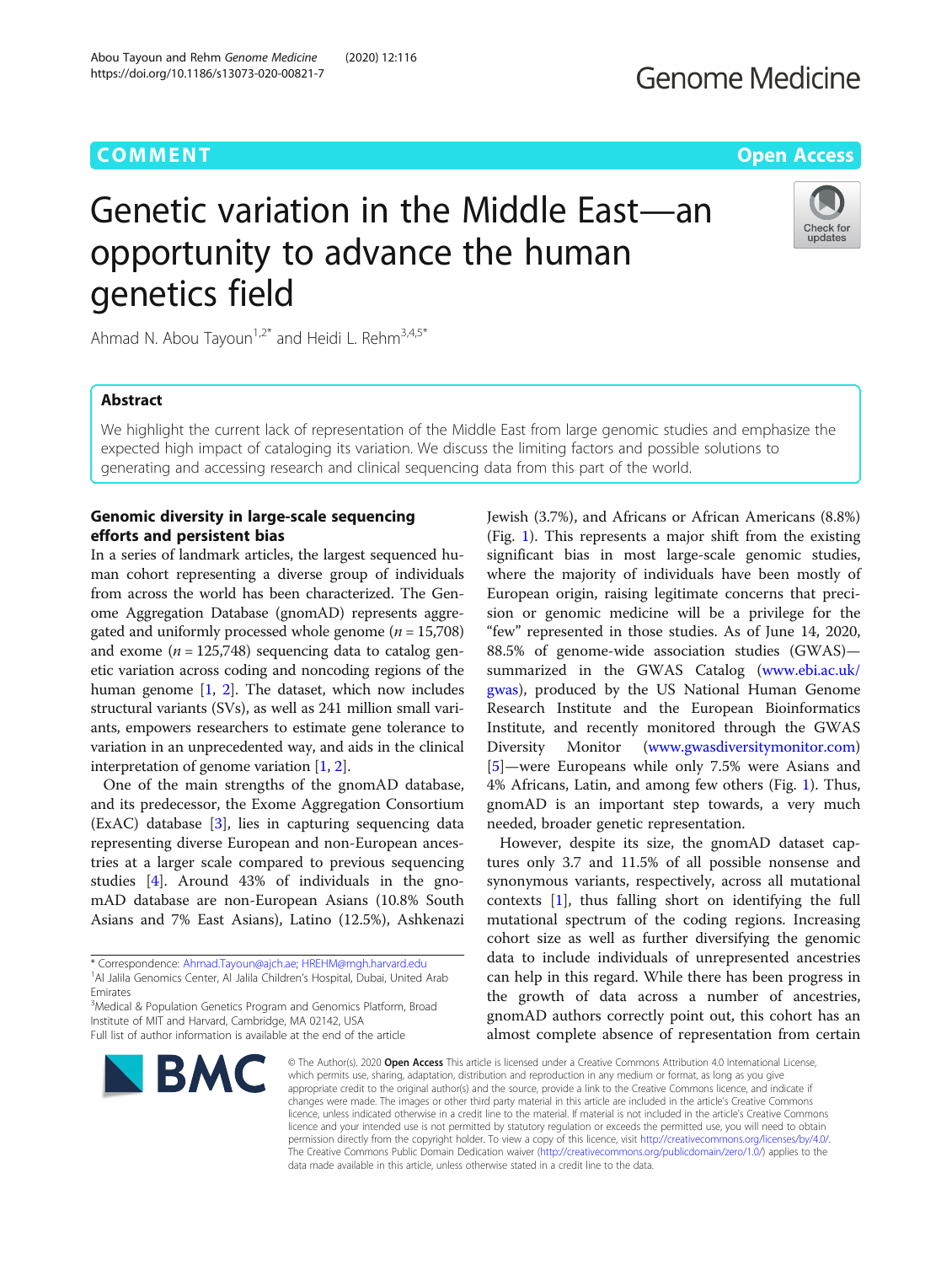Abou Tayoun and Rehm Genome Medicine (2020) 12:116 Page 2 of 4

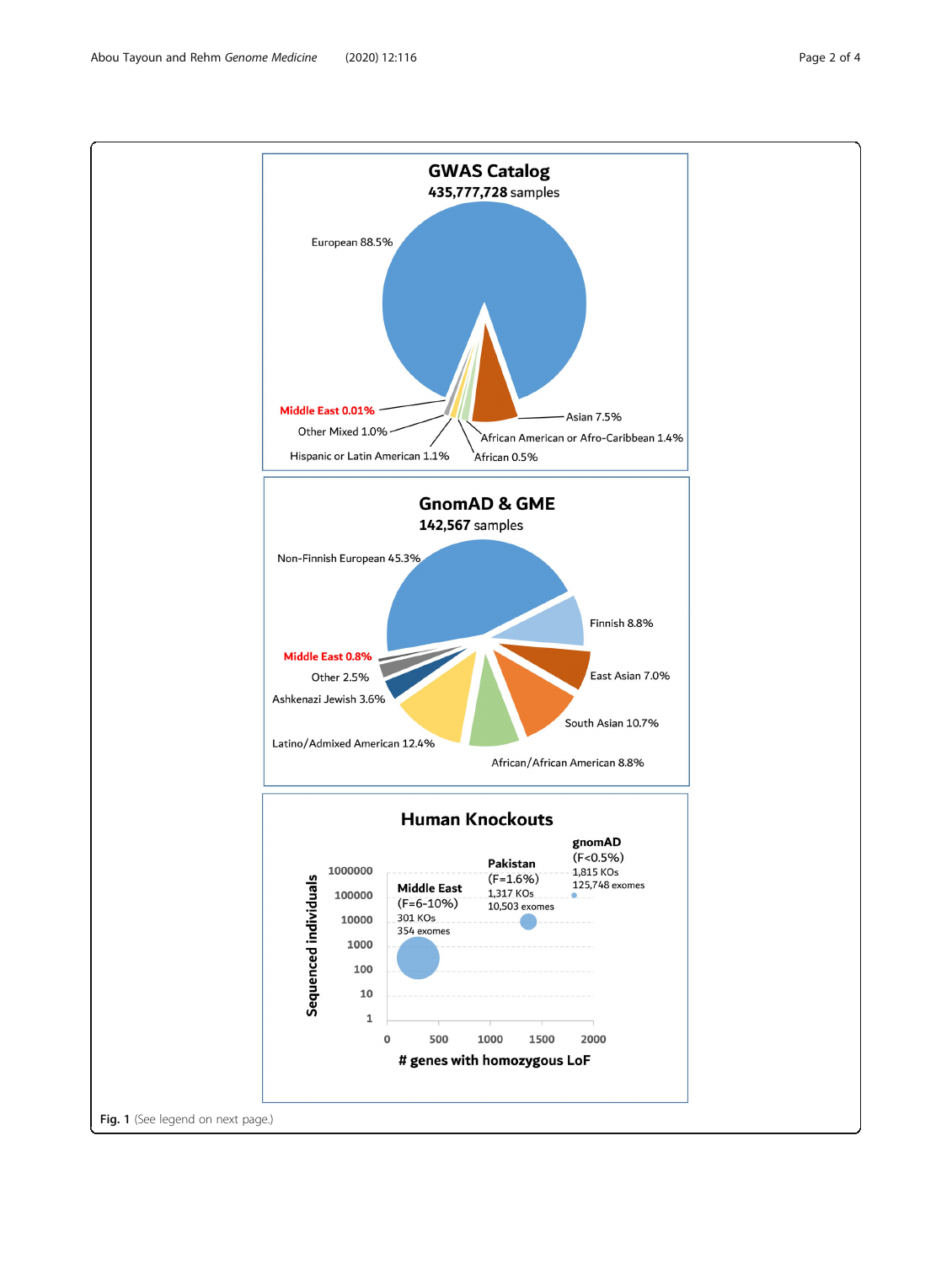groups, mainly Oceania, Southeast Asia, much of Africa, and the Middle East [\[1](#page-3-0)]. Among these, Arabs of the Middle East, geographically spanning North Africa, the Arabian Peninsula, and the Syrian desert, have a rich history of migration and admixture with Africans, Europeans, Persians, Turks, and Southeast Asians. Besides Arabs, this region is also home for other minorities including Jews, Armenians, and Kurds.

### Missed opportunities in Arab genomes

In addition to genetic diversity, the Arab family is characterized by its large size, high maternity and paternity ages at conception and significant endogamy with consanguinity rates between 25 and 60% which are 100-fold higher than the < 0.2% consanguinity rate in Western countries [\[6](#page-3-0)]. Therefore, it is expected that Arab genomes have a high burden of regions of homozygosity (ROH) leading to a higher incidence of Mendelian reces-sive disorders [\[6](#page-3-0)].

From a population genomics standpoint, the extended ROH regions can be enriched for two-hit gene knockouts (homozygous loss of function, LoF, variants), in apparently "healthy" individuals, providing opportunities to understand the biological roles of several genes which cannot be encountered in outbred populations, like most data in gnomAD. Of 125,748 exomes in gnomAD v2.1, authors identified only 1815 genes with at least one homozygous LoF event [\[1](#page-3-0)], with the projection that a 1000-fold larger sample size would be needed to ascertain homozygous LoF of most genes. Furthermore, knockout for around 25% of the genes would not be encountered in this outbred population even if all humans on earth were sequenced [[2\]](#page-3-0). While such knockouts might be lethal, larger outbred sample sizes are still needed to establish this. On the other hand, ascertainment of complete gene knockouts will be significantly enhanced by sequencing consanguineous cohorts [\[2](#page-3-0)], where the burden of homozygous gene LoF per individual correlates with the coefficient of inbreeding (F) as shown in one study, which identified 1317 bi-allelic gene knockouts in an inbred Pakistani cohort consisting of only 10,503 individuals with a median  $F$  value of 1.6% (versus 0.4% in Europeans and African Americans). This study anticipated the identification of 8754 gene knockouts if 200,000 individuals were sequenced from this inbred population [\[7](#page-3-0)]. The number of homozygous gene LoF is expected to be even higher in populations with diverse genetic composition and extensive inbreeding,

like in the Middle East. In fact, whole exome sequencing data from 77 individuals born to first-cousin marriages in Saudi Arabia revealed on average 22.8 bi-allelic LoF variants per individual compared to 14.4, 15.9, and 14.3 homozygous LoF variants in individuals with European, Chinese or Japanese, and Nigerian ancestries, respectively [[8\]](#page-3-0). Additionally, a slightly larger, and more representative, number of exomes  $(n = 354)$  from verified healthy adults in the Greater Middle East (GME), with F values between 6 and 10%, contained rare homozygous LoF variants in 301 genes, most of which  $(n = 207)$  did not overlap with complete knockouts from 60,706 individuals in ExAC  $[3, 6]$  $[3, 6]$  $[3, 6]$  $[3, 6]$  (Fig. 1).

It is thus unquestionable that expanding sequencing studies within the Middle East will be a unique asset for the human genetics field due to their enrichment for autozygosity which can inform recessive gene-disease associations [[9\]](#page-3-0) and variant interpretation [\[10](#page-3-0)]. Unfortunately, however, this region remains poorly represented in large genomic studies. To date, only 0.01% of total participants in GWAS studies were from the Middle East, while almost none were included in gnomAD v2.1. Even if sequencing data from both the GME study mentioned above and the gnomAD v2.1 dataset were combined, this highly diverse region will represent less than 1% of all publicly accessible sequencing datasets (Fig. 1). This underrepresentation might be attributed to several factors which have to be addressed if we are to fully harvest genomic variation in the Middle East, which will in turn further our understanding of genetic diseases.

### Roadblocks in genomic sequencing in the Middle East

A major factor limiting genomic studies is the lack of comprehensive educational and awareness genetics programs in most Middle Eastern countries. Such programs are needed at every level to address cultural, legal, public health, and training issues associated with genomic investigations. There are societal stigmas attached to genetic diseases, discouraging families from pursuing any research or clinical genetic investigations. Trained genetic counselors, who are familiar with local traditions, are currently lacking but desperately needed to mitigate the stigmas surrounding genetics. Healthcare professionals are urged to educate decision-makers about the long-term societal and economic burdens of genetic diseases, so as to invest in establishing relevant genomic research and training programs in those countries.

<span id="page-2-0"></span>Fig. 1 Genomic data representation. Top, Distribution of sample ancestries in the GWAS Catalog as of June 14, 2020 [\[5\]](#page-3-0). Middle, Distribution of sample ancestries in the Genome Aggregation Database (gnomAD v2.1) [\[1\]](#page-3-0) and the Greater Middle East (GME) variome [[6\]](#page-3-0) studies. Bottom, Human knockouts (KOs) or the number of genes with homozygous loss of function (LoF) variant(s) in exomes from individuals of the Greater Middle East [\[6\]](#page-3-0), Pakistan [\[7](#page-3-0)], and gnomAD v2.[1](#page-3-0) [1]. Circle size correlates with a fraction of the number of KOs in a given sample size. F = coefficient of inbreeding